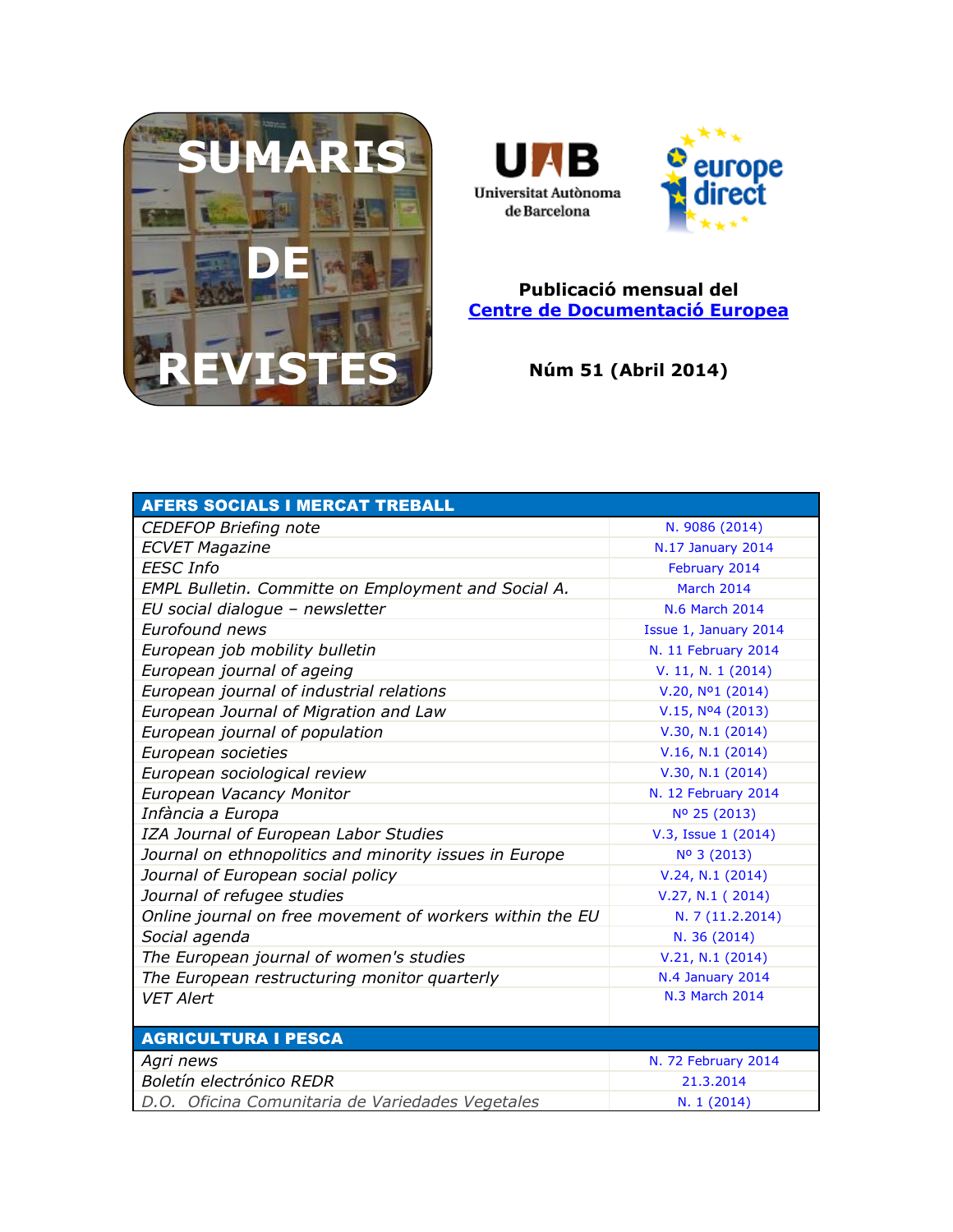| ENRD magazine (revista de la REDR)                       | <b>Invierno 2013/2014</b> |
|----------------------------------------------------------|---------------------------|
| Europa azul                                              | N.139 (2014)              |
| European review of agricultural economics                | V.41, N.2 (2014)          |
| Fisheries and aquaculture in Europe Magazine             | N. 63 (2014)              |
| Journal of central European agriculture                  | V.15, N.1 (2014)          |
| Maritime Affairs and Fisheries. Newsletter               | N.16 (17.3.2014)          |
| Pesca y acuicultura en Europa                            | N.63 (2014)               |
| Revista rural de la UE                                   | N. 17 Noviembre 2013      |
| Rur@l newsflash                                          | <b>Enero 2014</b>         |
| The trawler: newsletter of the PECH Committee            | March 2014                |
|                                                          |                           |
| <b>AUDIOVISUALS I MITJANS DE COMUNICACIÓ</b>             |                           |
| IRIS: Legal Observations of the European Audiovisual     | $2014 - 3$                |
| Observatory                                              |                           |
| Journalisme et relations internationales                 | N.153 (2013)              |
| Yearbook: Television, cinema, video and on-demand        | 2013                      |
| audiovisual services in Europe                           |                           |
|                                                          |                           |
| CIÈNCIA, TECNOLOGIA I SOCIETAT DE LA INFORMACIÓ          |                           |
| <b>ESA Bulletin</b>                                      | N.157 February 2014       |
| ENISA Management board newsletter                        | March 2014                |
| European Research Area. ERA Newsletter                   | 13.1.2014                 |
| European Researcher                                      | $V.69, N.2-2(2014)$       |
| FET Through the keyhole: Future and Emerging             | February 2014             |
| Technologies in Europe                                   |                           |
| International research update                            | N. 43 (March 2014)        |
| <b>JRC Newsletter</b>                                    | Jan./February 2014        |
| Pre-commercial procurement newsletter                    | January 2014              |
| Research*eu results magazine                             | N. 29, February 2014      |
| <b>COOPERACIÓ AL DESENVOLUPAMENT I AJUDA HUMANITÀRIA</b> |                           |
|                                                          |                           |
| Anuario de acción humanitaria y derechos humanos         | N. 11, 2013               |
| Cooperation and conflict                                 | V. 49, N.1 (2014)         |
| Development and change                                   | V.45, Issue 2, 2014       |
| Development dialogue                                     | Paper n.6 (2014)          |
| Development policy review                                | V.32, Issue 2 (2014)      |
| <b>ECHO Daily Flash</b>                                  | 25.3.2014                 |
| European Journal of International Relations              | V.20, N.1 (2014)          |
| Finance & Development Washington                         | V.51, N.1 (2014)          |
| Humanity: an International Journal of Human Rights,      | V.5, N.1, Spring 2014     |
| humanitarianism, and development                         |                           |
| Journal of development economics                         | V.108 May 2014            |
| Journal of international development                     | V.26, N.2 (2014)          |
| Oxford development studies                               | V.42, N.1 (2014)          |
| Review of development economics                          | V.18, N.1 (2014)          |
| <b>Revue Tiers Monde</b>                                 | N. 216 (2013)             |
| The European journal of development research             | V.26, N.2 (2014)          |
| The Journal of development studies                       | V, 50, N. 4 (2014)        |
| <b>World Development</b>                                 | V.59, July 2014           |
|                                                          |                           |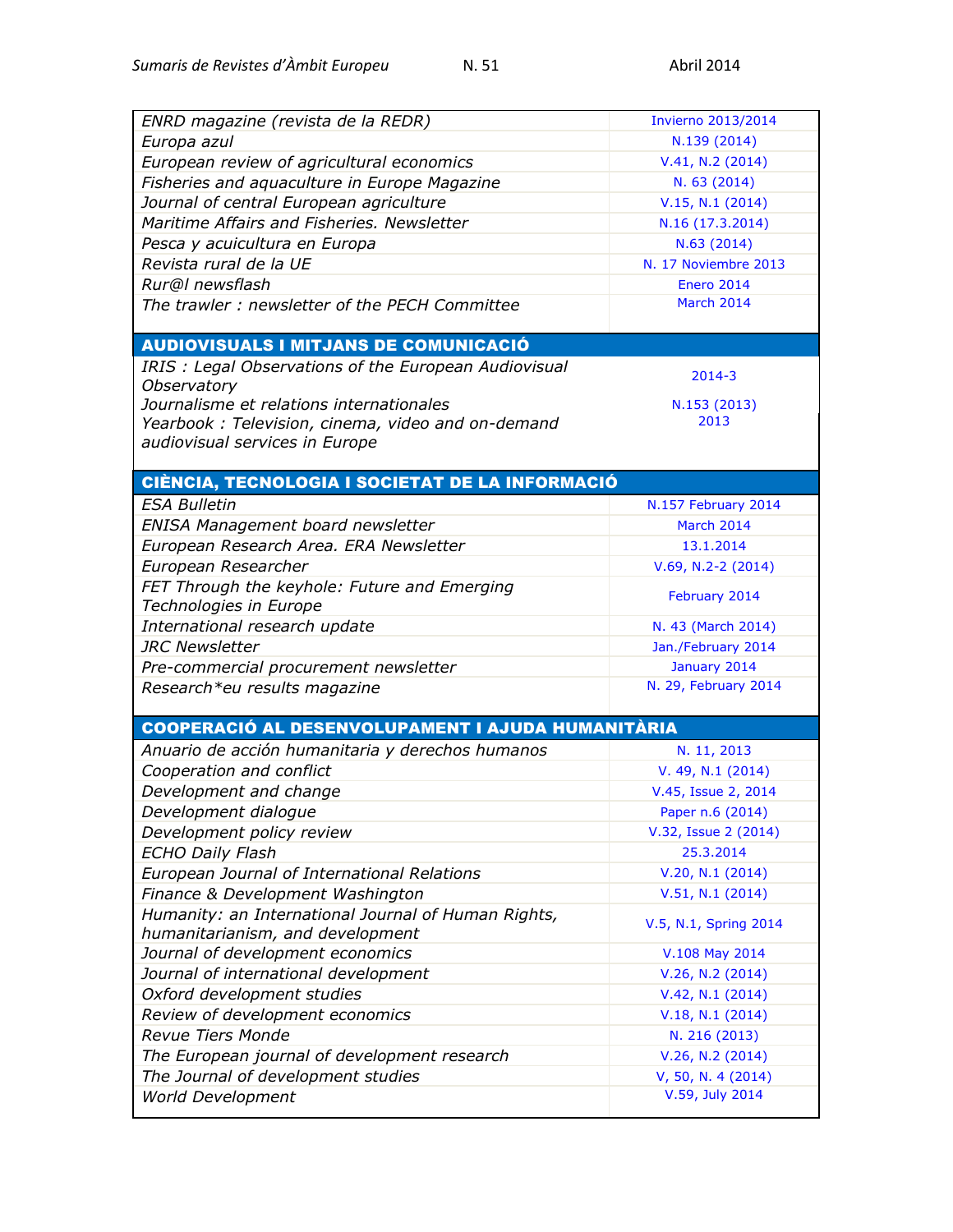| <b>ECONOMIA I FINANCES</b>                             |                            |
|--------------------------------------------------------|----------------------------|
| Alternativas económicas                                | N.12 Marzo 2014            |
| Basic figures on the EU                                | First quarter 2014         |
| <b>BioRes Bridges Trade</b>                            | V. 8, N.2 (2014)           |
| Boletín mensual del BCE                                | <b>Marzo 2014</b>          |
| Committee on Budgets newsletter                        | 19.3.2014                  |
| Eastern European Economics                             | V.51, N.3 (2013)           |
| <b>EC Tax review</b>                                   | V.23/1(2014)               |
| <b>ECB Research bulletin</b>                           | N.20 Winter 2013/2014      |
| <b>ECB Statistics pocket book</b>                      | March 2014                 |
| <b>ECB Working papers</b>                              | N.1658 March 2014          |
| <b>ECFIN Economic Briefs</b>                           | N.30 (2014)                |
| <b>ECFIN E-news</b>                                    | N. 95 (14.3.2014)          |
| <b>ECON Online</b>                                     | N. 106 (17.3.2014)         |
| <b>EEAG Report on the European Economy</b>             | 2014                       |
| <b>EIB Economic Papers</b>                             | 20.12.2013                 |
| <b>EIB Newsletter</b>                                  | February 2014              |
| EU Trade news                                          | 13.3.2014                  |
| European economic review                               | V.68 May 2014              |
| European economy                                       | N.2(2014)                  |
| European economy. Economic papers                      | N.514 (2014)               |
| European economy. Occasional papers                    | N.188 (2014)               |
| European journal of law and economics                  | V.37, N.2 (2014)           |
| Eurostatistics - Data for short-term economic analysis | $3 - 2014$                 |
| <b>Global Trade and Customs Journal</b>                | V.9, Issue 4 (2014)        |
| <b>IMCO Newsletter</b>                                 | N. 49, March 2014          |
| <b>INTA</b> newsletter                                 | N. 44, March 2014          |
| <b>Intereconomics</b>                                  | V.49, N.1 (2014)           |
| <b>International Tax and Public Finance</b>            | V.21, N.2 (2014)           |
| Journal - Tribunal de Cuentas Europeo                  | N.3 (2014)                 |
| Journal of economic growth                             | V.19, N.1 (2014)           |
| Journal of world trade                                 | $V. 48-2(2014)$            |
| Key figures on Europe                                  | 2013 ed.                   |
| Papeles de Europa                                      | V.26, N.2 (2013)           |
| Quarterly report on price and cost competitiveness     | 3rd. quarter 2013          |
| Quarterly report on the euro area                      | V.12, N.4 (2013)           |
| Taxation and customs union                             | 24.3.2014                  |
| <b>Taxation papers</b>                                 | N.42 (2014)                |
| Trade and investment in                                | 2014                       |
| Tribunal de Cuentas Europeo. Informes y dictámenes     | N.18 (2013)                |
|                                                        |                            |
| <b>EDUCACIÓ I CULTURA</b>                              |                            |
| C-News : culturelink newsletter                        | N.86 (2014)                |
| <b>CEDEFOP Briefing notes</b>                          | N. 9087 (2014)             |
| <b>CEDEFOP Information series</b>                      | N. 4130 (2014)             |
| <b>CEDEFOP Research papers</b>                         | N.39 (2014)                |
| <b>CEDEFOP Working papers</b>                          | N.22 (2014)                |
| Culture action Europe                                  | N. special ed. (Feb. 2014) |
| eZine (ECF)                                            | March 2014                 |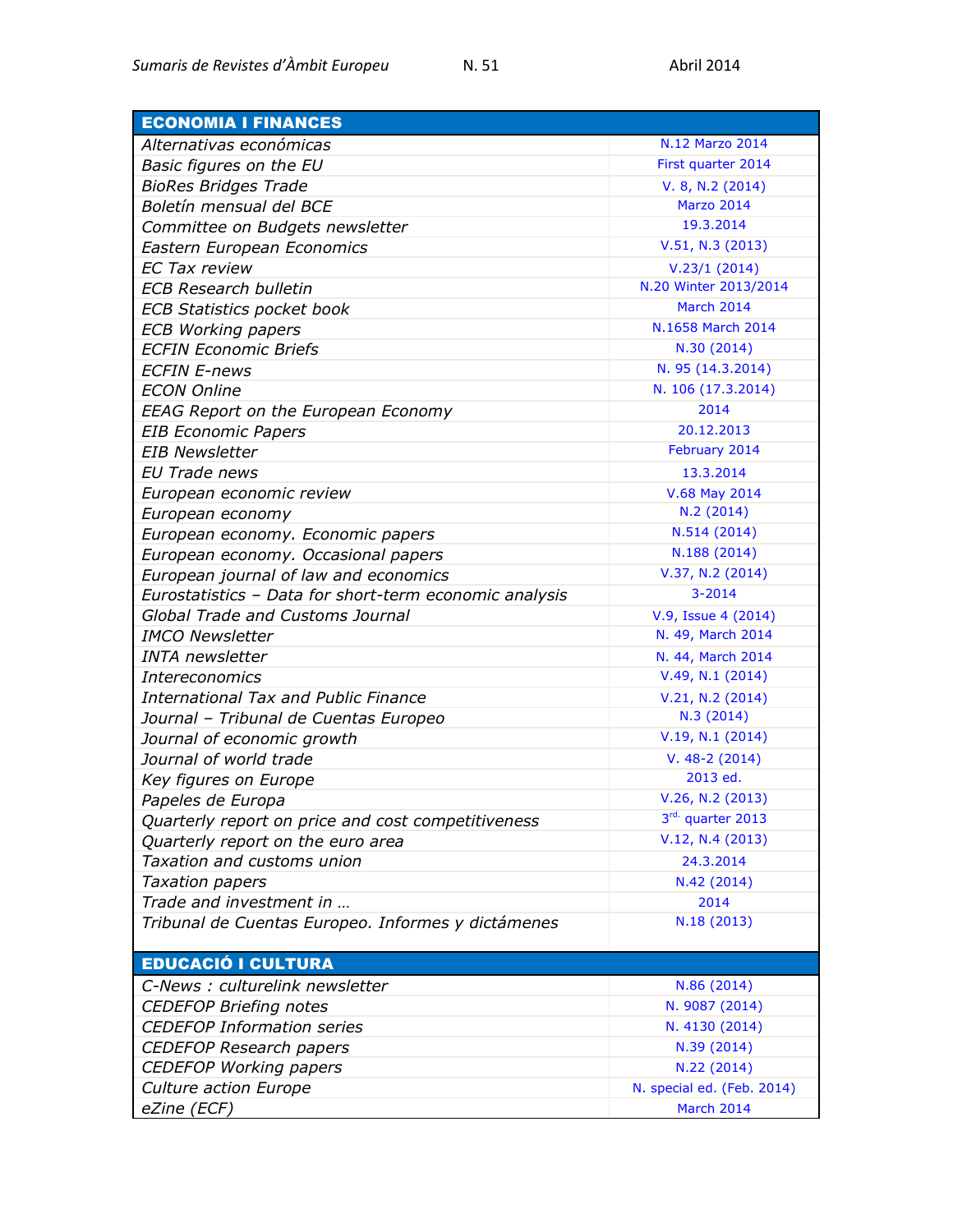| Education & Culture: e-newsletter                                    | N.34 March 2014         |
|----------------------------------------------------------------------|-------------------------|
| eLearning papers                                                     | N. 37 (2014)            |
| <b>ETF</b> Inform                                                    | N. 17 (Dec.2013)        |
| European Journal of Cultural Studies                                 | V.17 N.2 April 2014     |
| European journal of special needs education                          | V.29, N.1 (2014)        |
| European journal of training and development                         | V.38, N.3 (2014)        |
| Infància a Europa: revista d'una xarxa de revistes                   | N. 25 (2013)            |
| europees                                                             |                         |
|                                                                      |                         |
| EMPRESA I INDÚSTRIA                                                  |                         |
| Alicante news                                                        | February 2014           |
| Competition weekly news summary                                      | (21.3.2014)             |
| e-Competitions: antitrust case laws e-Bulletin                       | March 2014              |
| Empresa e industria e-boletín                                        | 17.2.2014               |
| European business law review                                         | V. 25/2 (2014)          |
| European business review                                             | V.26, N.2 (2014)        |
| European company law                                                 | V.11/2(2014)            |
| European patent bulletin                                             | N. 1413 (26.3.2014)     |
| Gaceta jurídica de la UE y de la competencia                         | N.35 (2013)             |
| <b>ITRE Newsletter</b>                                               | 17/18 March 2014        |
| Office for Harmonization in the Internal Market: Official<br>journal | March 2014              |
| Revista europea de dirección y economía de la empresa                | V.23, N.1 (2014)        |
| Single market monthly                                                | N.31 (2014)             |
|                                                                      |                         |
|                                                                      |                         |
| <b>SME Update</b>                                                    | N. 19 February 2014     |
| The European business review                                         | March 2014              |
| <b>INTEGRACIÓ EUROPEA I GOVERNANÇA</b>                               |                         |
| <b>CES Working Papers</b>                                            | Vol.V, Issue 4 (2013)   |
| Common market law review                                             | V.51, N.1 (2014)        |
| Comparative European politics                                        | V.12, N.3 (2014)        |
| Confrontations Europe, La revue                                      | N.104 (2014)            |
| Diversité et identité culturelle en Europe - DICE                    | T.10, N.2 (2013)        |
| Dossier Europa                                                       | N.8 (2014)              |
| <b>EUI Working Papers RSCAS</b>                                      | N.37 (2014)             |
| European integration online papers                                   | V.18(2014)              |
| European studies newsletter                                          | March 2014              |
| <b>European Union Politics</b>                                       | V.15, N.1 (2014)        |
| EuropeanVoice                                                        | Diari                   |
| Europe's world                                                       | <b>N.26 Spring 2014</b> |
| Interface                                                            | N.92 February 2014      |
| Journal of common market studies                                     | V.52, N.2 (2014)        |
| Journal of contemporary European research                            | V.10, N.1 (2014)        |
| Journal of European Public Policy                                    | V.21, Issue 4 (2014)    |
| L'Europe en formation                                                | N.369 (2013)            |
| Living Reviews in European Governance                                | V.8(2013)               |
| Papeles de Europa                                                    | Vol.26, N.2 (2013)      |
| Perspectives on Europe                                               | Autumn 2013             |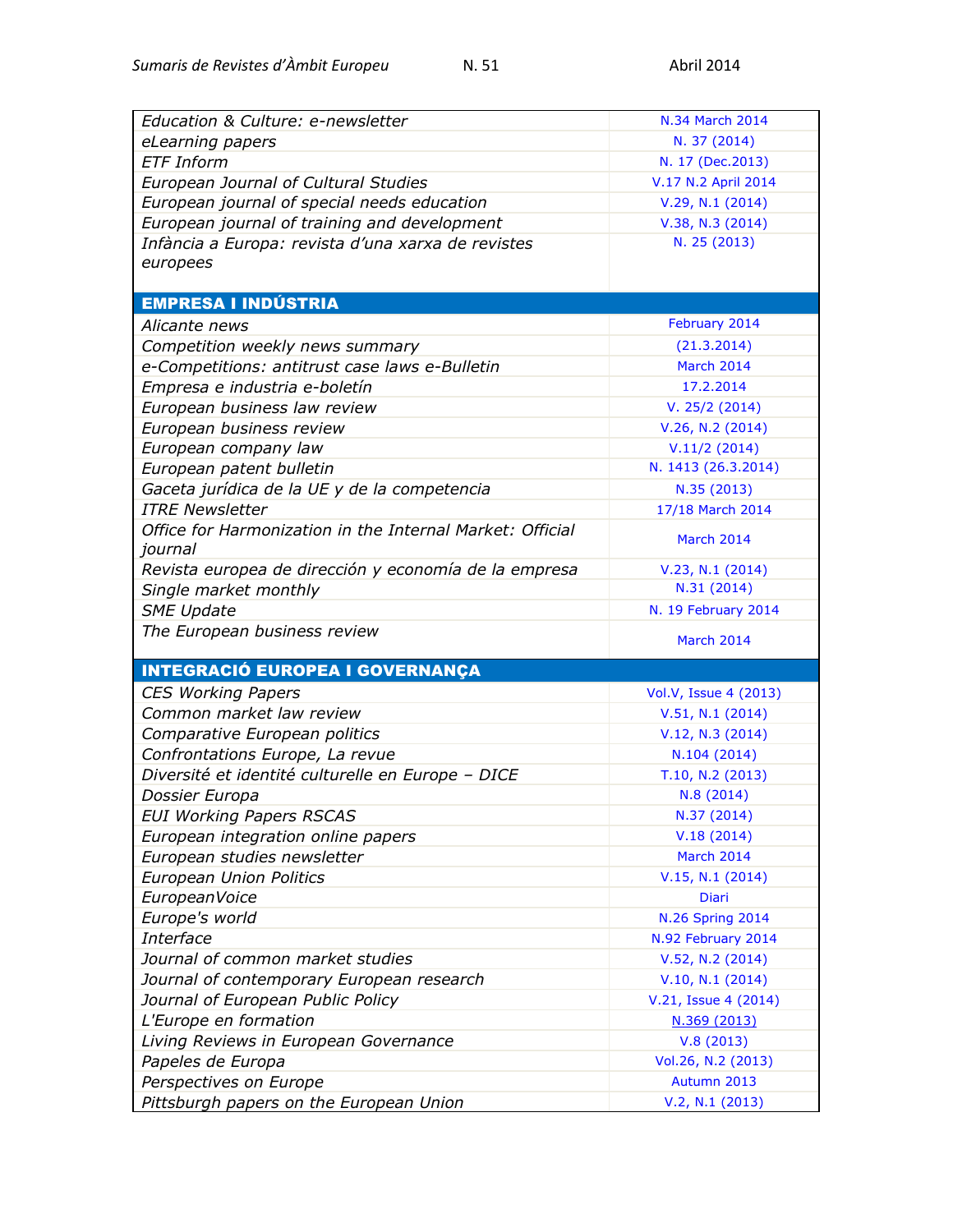| Policy brief (European Union Center-Indiana)<br>Summer 2013<br>Pre-commercial procurement newsletter<br>January 2014<br>Queries. The European Progressive Magazine<br>Issue 3, Winter 2013/2014<br>Review of European Studies<br>V.6, N.2 (2014)<br>Revue du marché commun et de l'Union européenne Web<br>N.576 (2014)<br>The Federalist Debate<br>N.1 March 2014 |  |
|--------------------------------------------------------------------------------------------------------------------------------------------------------------------------------------------------------------------------------------------------------------------------------------------------------------------------------------------------------------------|--|
|                                                                                                                                                                                                                                                                                                                                                                    |  |
|                                                                                                                                                                                                                                                                                                                                                                    |  |
|                                                                                                                                                                                                                                                                                                                                                                    |  |
|                                                                                                                                                                                                                                                                                                                                                                    |  |
|                                                                                                                                                                                                                                                                                                                                                                    |  |
|                                                                                                                                                                                                                                                                                                                                                                    |  |
| The New Federalist<br>25 March 2014                                                                                                                                                                                                                                                                                                                                |  |
| Issue 386 (2014)<br>The Parliament Magazine                                                                                                                                                                                                                                                                                                                        |  |
|                                                                                                                                                                                                                                                                                                                                                                    |  |
| <b>JUSTICIA, ASSUMPTES D'INTERIOR I DRETS DELS CIUTADANS</b>                                                                                                                                                                                                                                                                                                       |  |
| Amnistía internacional: revista sobre derechos humanos<br>N. 121 Enero 2014                                                                                                                                                                                                                                                                                        |  |
| Anuario de acción humanitaria y derechos humanos<br>N.11 (2013)                                                                                                                                                                                                                                                                                                    |  |
| Anuario de procesos de paz<br>2014                                                                                                                                                                                                                                                                                                                                 |  |
| Cahiers de droit européen<br>V.49, N.3 (2013)                                                                                                                                                                                                                                                                                                                      |  |
| <b>N.12 January 2014</b><br><b>CEPEJ</b> newsletter                                                                                                                                                                                                                                                                                                                |  |
| Cuadernos de derecho transnacional<br>V.6, N.1 (2014)                                                                                                                                                                                                                                                                                                              |  |
| N.11 March 2014<br>Eurojust news                                                                                                                                                                                                                                                                                                                                   |  |
| Europe : actualité du droit communautaire<br>V.24, N.2 (2014)                                                                                                                                                                                                                                                                                                      |  |
| V.22, N.1 (2014)<br>European journal of crime, criminal law and criminal                                                                                                                                                                                                                                                                                           |  |
| justice                                                                                                                                                                                                                                                                                                                                                            |  |
| European journal of legal studies articles<br>V.6, N.2 (2013/2014)                                                                                                                                                                                                                                                                                                 |  |
| European law journal<br>V.20, N.2 (2014)                                                                                                                                                                                                                                                                                                                           |  |
| European law review<br>N.1(2014)                                                                                                                                                                                                                                                                                                                                   |  |
| European public law<br>V.20, N.1 (2014)                                                                                                                                                                                                                                                                                                                            |  |
| V.22/2(2014)<br>European review of private law                                                                                                                                                                                                                                                                                                                     |  |
| FRA newsletter<br>March 2014                                                                                                                                                                                                                                                                                                                                       |  |
| N. 3 March 2014<br>JURI report                                                                                                                                                                                                                                                                                                                                     |  |
| La Ley Unión Europea<br>N. 13 Marzo 2014                                                                                                                                                                                                                                                                                                                           |  |
|                                                                                                                                                                                                                                                                                                                                                                    |  |
|                                                                                                                                                                                                                                                                                                                                                                    |  |
| Maastricht journal of European and comparative law<br>V.20, N.4 (2013)                                                                                                                                                                                                                                                                                             |  |
| Online journal on free movement of workers within the<br>N. 7 (11.2.2014)<br>European Union                                                                                                                                                                                                                                                                        |  |
| Persona y derecho<br>N.69 (2013)                                                                                                                                                                                                                                                                                                                                   |  |
| <b>PETI Journal</b><br>N.20 April 2014                                                                                                                                                                                                                                                                                                                             |  |
| Revista de derecho de la Unión Europea<br>N.26 (2014)                                                                                                                                                                                                                                                                                                              |  |
| Revue du droit de l'Union européenne<br>N.4 (2013)                                                                                                                                                                                                                                                                                                                 |  |
| 2013<br>Supervisor Europeo de Protección de Datos: Informe Anual                                                                                                                                                                                                                                                                                                   |  |
| The International journal of human rights<br>V.18, N.2 (2014)                                                                                                                                                                                                                                                                                                      |  |
| N.12 (2013)<br>Unión Europea Aranzadi                                                                                                                                                                                                                                                                                                                              |  |
|                                                                                                                                                                                                                                                                                                                                                                    |  |
| <b>MEDI AMBIENT I ENERGIA</b>                                                                                                                                                                                                                                                                                                                                      |  |
| <b>EcoAP Newsletter</b><br>(19.3.2014)                                                                                                                                                                                                                                                                                                                             |  |
| Ecologie & Politique<br>N.46 (2013)                                                                                                                                                                                                                                                                                                                                |  |
| Energy in Europe - newsletter<br>March 2014                                                                                                                                                                                                                                                                                                                        |  |
| ENVI News: newsletter from the EP Committee<br>N.6 March 2014                                                                                                                                                                                                                                                                                                      |  |
| V.24, N.1 (2014)                                                                                                                                                                                                                                                                                                                                                   |  |
| Environmental policy and governance                                                                                                                                                                                                                                                                                                                                |  |
| EU environment policy brief<br>N.77 (2014)<br>N.22 March 2014                                                                                                                                                                                                                                                                                                      |  |
| European business awards for the environment newsletter<br>European energy and environmental law review<br>V.23/1(2014)                                                                                                                                                                                                                                            |  |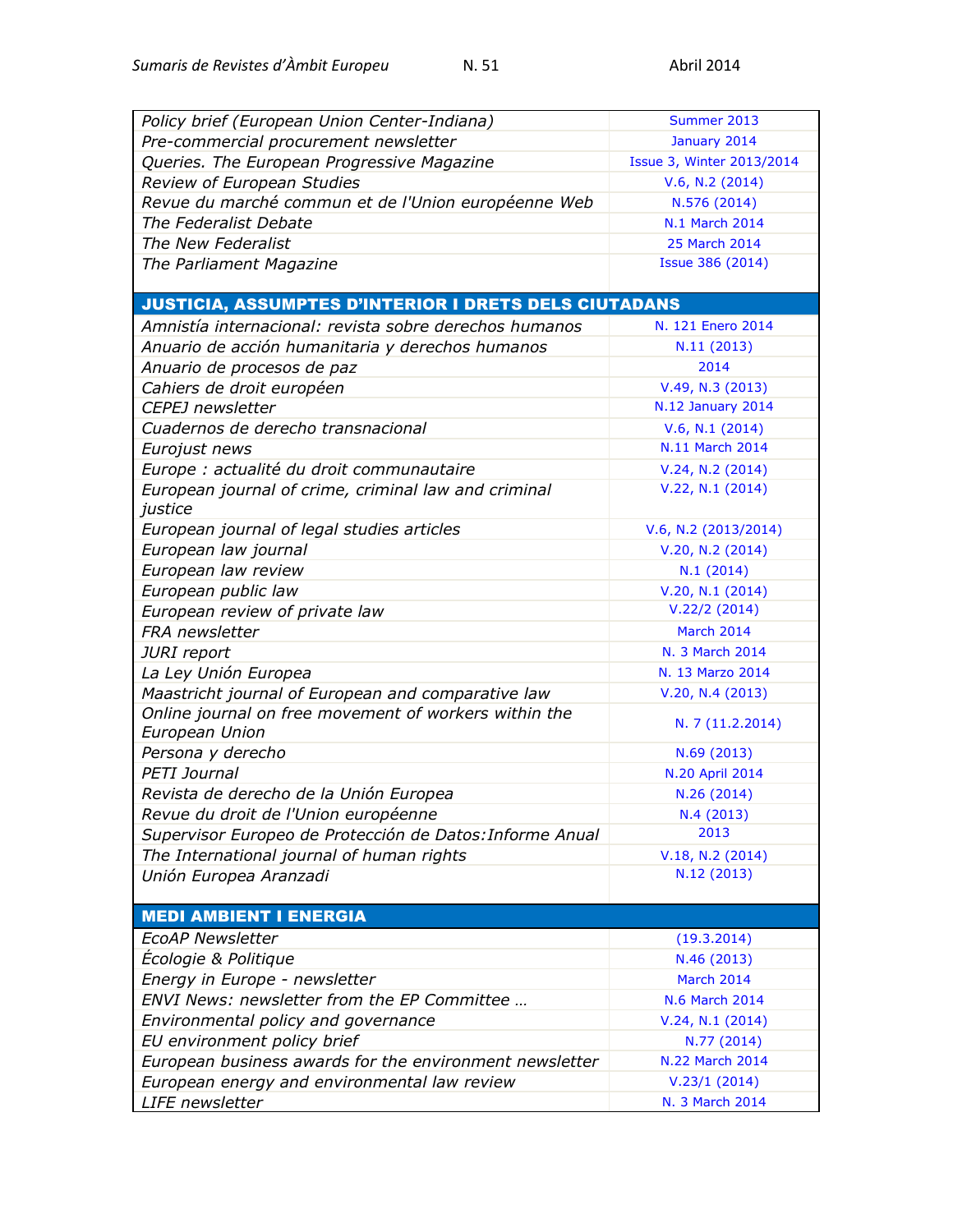| Ourcoast newsletter                                                        | <b>Issue 2 (2014)</b><br>Issue 368 |
|----------------------------------------------------------------------------|------------------------------------|
| Science for environment policy. News alert                                 |                                    |
| <b>REGIONS I DESENVOLUPAMENT LOCAL</b>                                     |                                    |
|                                                                            |                                    |
| <b>AER Newsletter</b>                                                      | N.16 March 2014                    |
| Carta local : revista de la Federación Española de                         | N.266 Febrero 2014                 |
| Municipios y Provincias                                                    |                                    |
| Committee of the Regions: eNewsletter                                      | <b>Marzo 2014</b>                  |
| Cuadernos Cantabria Europa                                                 | N.12 (2014)                        |
| Intercultural cities newsletter                                            | N.32 April 2014                    |
| Investigaciones regionales                                                 | N.27 (2013)                        |
| Istituzioni del federalismo: rivista di studi giuridici e<br>politici      | N.3/4 (2013)                       |
| Panorama inforegio                                                         | <b>N.48 Winter 2013</b>            |
| Reginews: newsletter of the committee on regional<br>development           | N.53 March 2014                    |
| Regional and federal studies                                               | V.24, N.2 (2014)                   |
| Regiones y ciudades de Europa                                              | N. 86 (2014)                       |
|                                                                            |                                    |
| <b>RELACIONS EXTERIORS I POLÍTICA DE SEGURETAT</b>                         |                                    |
| Anuario americanista europeo                                               | N.11(2013)                         |
| Anuario internacional CIDOB                                                | 2013                               |
| Barómetro del RIE                                                          | Diciembre 2013                     |
| Boletín/Newsletter Elcano                                                  | N.167 (2014)                       |
| <b>CBRNE-Terrorism newsletter</b>                                          | March 2014                         |
| Central European journal of international and security<br>studies (CEJISS) | V.8, N.1 (2014)                    |
| Enlargement newsletter                                                     | Issue 5, April 2014                |
| Esglobal                                                                   | <b>Abril 2014</b>                  |
| Estudios de política exterior                                              | N.158 (2014)                       |
| <b>EUROMIL</b> news                                                        | N.28 March 2014                    |
| European journal of international relations                                | V.20, N.1 (2014)                   |
| European security                                                          | V.23, N.2 (2014)                   |
| Europe's world                                                             | <b>N.26 Spring 2014</b>            |
| Géoéconomie                                                                | N.68 (2014)                        |
| <b>Informes Elcano</b>                                                     | N.15(2014)                         |
| Journalisme et relations internationales                                   | N.153 (2013)                       |
| Notes internacionals                                                       | N.86 (2014)                        |
| Opinión CIDOB                                                              | N.232 (7.4.2014)                   |
| Revue internationale et stratégique                                        | N.93 (2014)                        |
| <b>UNISCI Discussion Papers</b>                                            | V.33(2013)                         |
| <b>Weekly Compass</b>                                                      | N.184 (4.4.2014)                   |
|                                                                            |                                    |
| <b>SALUT</b>                                                               |                                    |
| Drugnet Europe                                                             | N.85 (2014)                        |
| e-Boletín informativo- Centro Europeo del Consumidor                       | Enero/Febrero 2014                 |
| European food research and technology                                      | V.238, N.3 (2014)                  |
| Eurosurveillance: Europe's journal on infectious disease                   |                                    |
| epidemiology, prevention and control                                       | V.19, Issue 13 (2014)              |